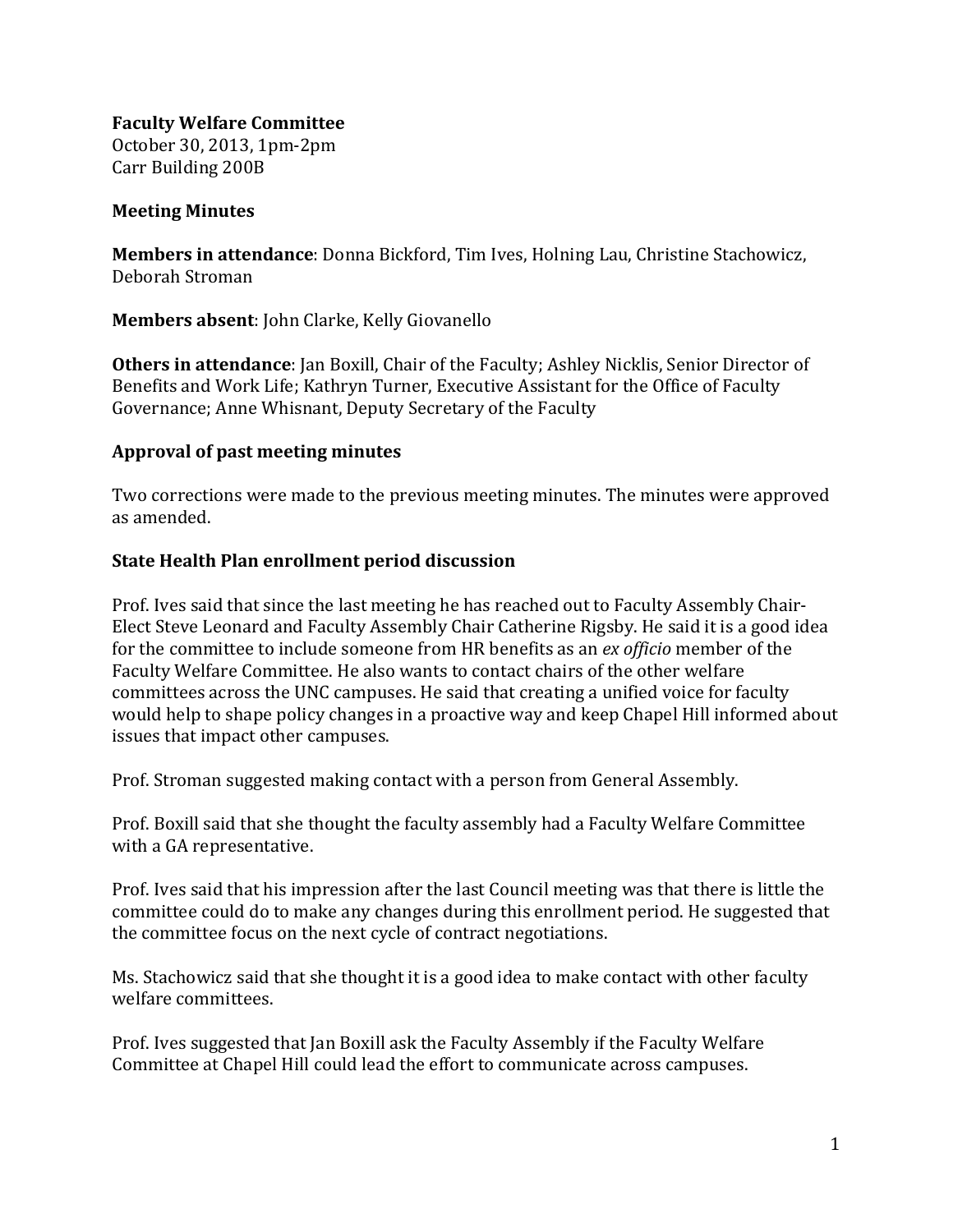Prof. Boxill said that she exchanges emails with faculty senate chairs between meetings and could mention the idea. She thought the committee could help sister campuses have a voice. 

Prof. Ives asked Ms. Nicklis when negotiations will start for next enrollment cycle.

Ms. Nicklis responded that the contracts will be renewed in 2015.

Prof. Ives said that after the Council meeting, he was approached by many faculty who were concerned about questions on the health assessment and smoking attestation. They seemed to be concerned about why they were getting a discount for providing information that the State Plan already had through claims data.

Prof. Stroman suggested contacting a consumer health watch group in the state like Consumer Watch Dog for information.

Prof. Ives said that the AARP website also has a lot of good information.

Prof. Boxill asked Dr. Whisnant to find out if the Faculty Assembly Welfare Committee is active. She said that some campuses, like Elizabeth City, have lost a lot of resources.

Prof. Ives said that UNC has lost Elizabeth City as a satellite campus for Pharmacy. The building is now used as a chemistry building.

Prof. Boxill said that she heard there is a 85/15 plan offered for this enrollment period.

Ms. Nicklis said that plan is the new Consumer-Directed Health Plan, which has a \$1,500 deductible and \$3,000 out of pocket maximum.

She said that she is not sure the committee can influence this enrollment cycle because the plan is heavily legislated by General Assembly and has been locked in for two years. She said the next big overhaul will occur in the next biennium. She said she is concerned about the enrollment site. The State Plan has been having trouble with the site functioning correctly. She said it has been a disappointing enrollment period. She said that right now State Plan workers are trying to get through the process. The issue now for faculty is creating a unified agenda. She said there is very little transparency with the State Health Plan. Faculty will need to lobby from the ground up in Raleigh.

Dr. Bickford said that many people are still concerned about the third party data collector. She said that the committee could educate staff and faculty about where their information is being stored even after enrollment.

Prof. Ives agreed.

## **Proposed GA guidelines for adjunct health insurance discussion**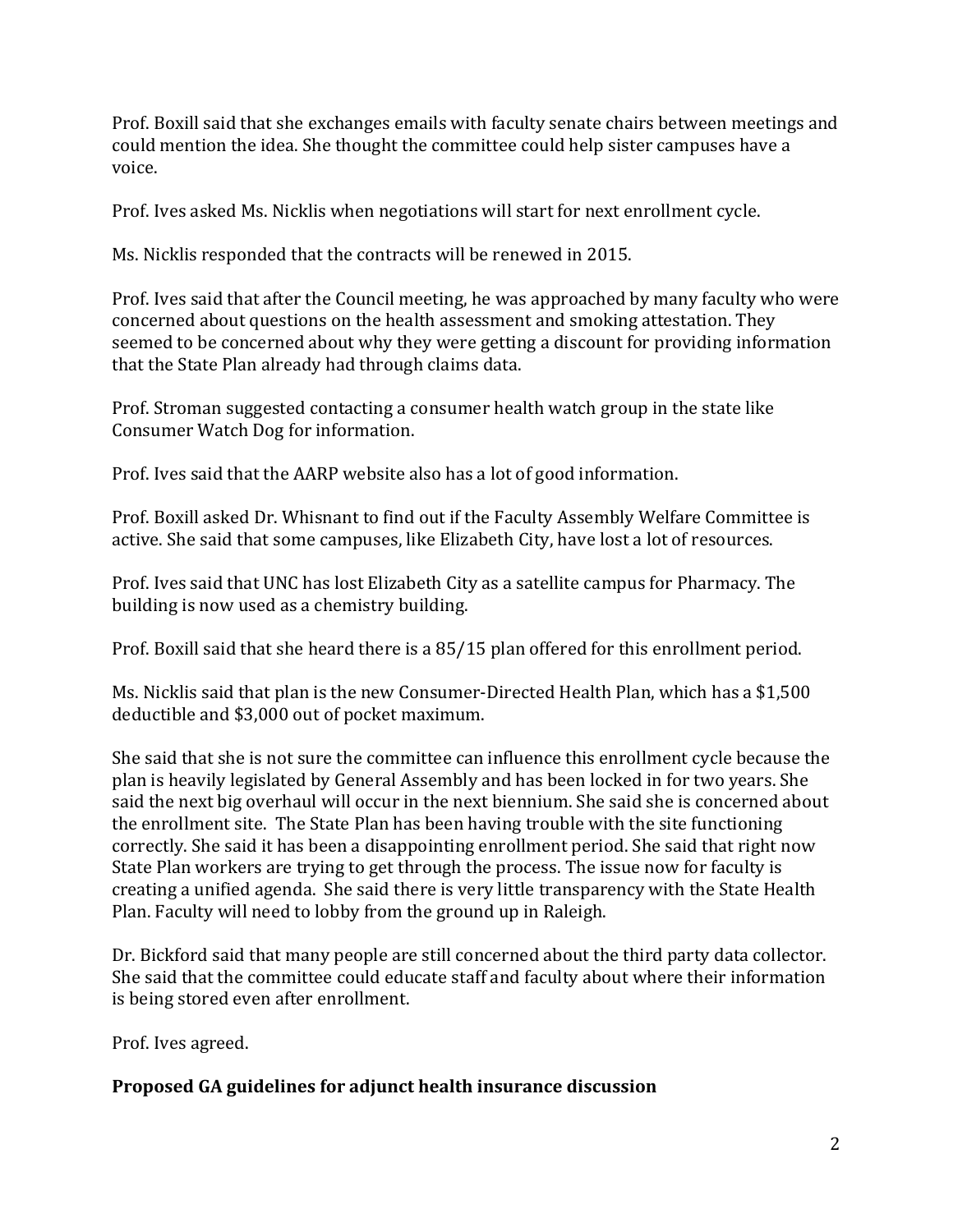Prof. Ives said that the information in the memorandum needs to be clarified. He suggested that the committee examine the issue and communicate with other campuses about how it will impact them.

Dr. Bickford pointed out that the guidelines do not adequately address people in the School of Medicine who have non-teaching adjunct status.

Ms. Nicklis said that the memorandum came out of conversations with former Provost Bruce Carney. She said that Suzanne Ortega asked all the provosts how their campuses define adjuncts. Vice Chancellor for Human Resources Brenda Malone and Ms. Nicklis met with him. Ms. Nicklis said that the guidelines may impact approximately 5,000 potential temporary employees. She estimated that approximately 495 of those employees are Chapel Hill adjuncts.

Ms. Nicklis said that adjuncts are defined differently across schools. She has asked Gwen Burston, Director of Academic Personnel, to make a list of people who may be affected. She has received some data on course loads and job duties. She said the data does not show consistency. She said the next step is to have a conversation with Provost Dean about how to make the definition consistent. She said one of the issues that came out of the data was that some adjuncts in the College of Arts and Sciences work as much as fixed-term faculty. She questioned why those people are classified as adjuncts. She said it will be a challenge to distinguish adjuncts from fixed-term faculty.

Dr. Whisnant asked if adjuncts and fixed-term faculty are classified as temporary employees. 

Ms. Nicklis said that they are.

Prof. Boxill said that we have a definition of adjunct that we appear not to follow.

Ms. Nicklis said that the definition is still followed, but it is difficult to apply it outside of the College. She said that by general definition, adjuncts should not be performing service or research. She said that the university recognizes three hours of outside preparation for every hour spent in the classroom. She said that adjuncts in the College work more hours than adjuncts anywhere else on campus. This memorandum would not afford them benefits. She clarified that the memorandum was generated under Provost Carney, not current Provost Iim Dean.

Prof. Lau asked what the process is for updating the definition.

Prof. Boxill said that "adjunct" is defined in the Board of Governors policies.

Dr. Bickford said the policy does little to recognize adjuncts who are not teaching.

Prof. Ives said that there is a lot of variability across schools and departments.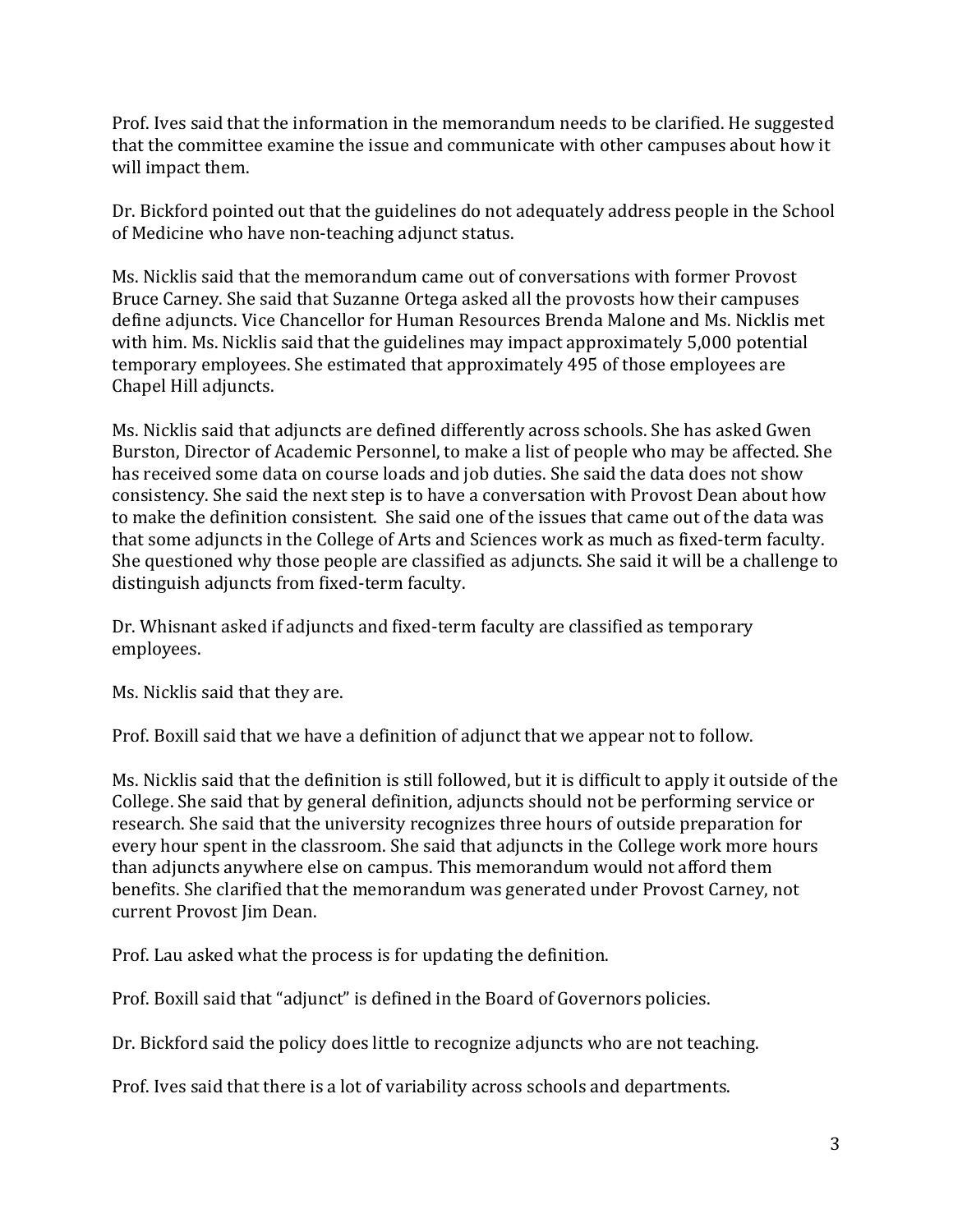Ms. Nicklis said that the urgency is great. She met with Provost I im Dean in August and had business units pull information about adjuncts in September. There is currently a GA working group charged with addressing the impacts of the Affordable Care Act. She said she will be attending a meeting with that group and will have more information after that time. She said that GA is hesitant to create blanket policies across all the campuses. She said that UNC-Chapel Hill has made it clear that we want to give the benefits if there are funds available. She explained that the policy will be shaped by the control group. She said right now the control group is defined as employees across the system. She said that adjuncts teaching at multiple campuses will have all their courses count toward the hours required to get health insurance benefits. She said that the challenge will be identifying the individuals who qualify and tracking them across the system.

Dr. Bickford said that it is likely that adjuncts' hours are going to get cut.

Ms. Nicklis said that even if Carolina were to limit adjuncts to teaching one class, they could go to a different campus and teach there and those hours would count toward eligibility.

Dr. Whisnant asked if any adjuncts who teach across multiple campuses are currently getting benefits.

Ms. Nicklis said they are not getting benefits through our campus. She said she is concerned that about  $1/3$  of the 495 might be eligible under current policies. She is most concerned about those who are trying to make a living as adjuncts.

Prof. Ives asked if she could share the data she has collected.

Ms. Nicklis said she will share information from the working group meeting next week.

Dr. Bickford said that the need is to come with a definition that is transparent.

Ms. Nicklis said she would like to hear from the Faculty Assembly because she is not sure what the numbers of adjuncts are on other campuses.

Prof. Ives said the issue is increasingly important as campuses may be moving toward the adjunct model due to budget constraints. He said the committee will plan on hearing an update from Ms. Nicklis at the next meeting.

Ms. Stachowicz asked if the control group has been decided.

Ms. Nicklis said it has and it is the system.

Prof. Ives asked the committee how they want to handle the issues of faculty retention and the salary equity study.